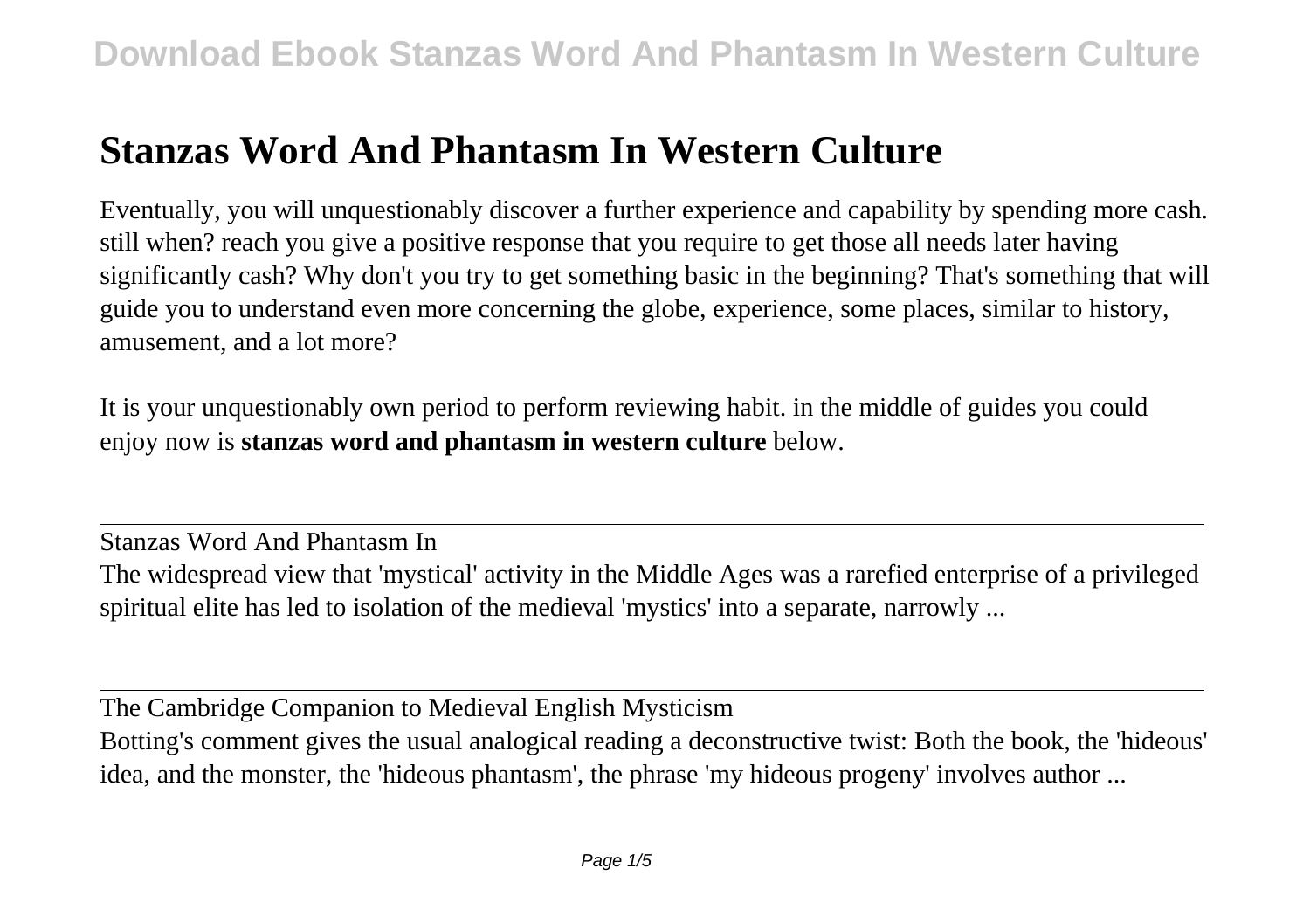"Stanzas" (which means "rooms" in Italian) is a blend of philology, the psychoanalysis of toys, medieval physics and psychology, and contemporary linguistics and philosophy. In this work, Giorgio Agamben attempts to reconfigure the epistemological foundation of Western culture. He rereads Freud and Saussure to discover the impossibility of metalanguage - there is no "superior language" that can read the obscure scenes of the unconscious, and the "symbol" is always the return of the repressed in an improper signifier. This impossibility leads Agamben to the problem of representation. He argues that since language is the locus of the production and storage of phantasms, all real objects are fractured by phantasmic itineraries that in turn divide poetry and philosophy, joy and knowledge. This division is at the origin of Western culture and renders impossible the possession of any object of knowledge. Giorgio Agamben is the author of "Language and Death" (University of Minnesota Press 1991).

An investigation into the problem of writing about matter in Nikolai Gogol's work and, indirectly, into the entire Neoplatonic tradition in Russian literature, this book is not intended to be an exhaustive historical survey of the concept of matter, but rather an effort to enumerate the images of matter in Gogol's texts and to specify the rules of their construction. The trajectory of the book is directed by movement from Gogol to Gogol. Its major assumption is that Gogol successfully develops a language for grasping the Neoplatonic concept of matter and subsequently rejects it, abandoning literature. Since then, the Gogolian form [sic!] of the image of a sheer negation of form has recurred frequently in Russian literature. Yet the direction of the movement is always towards Gogol. Somewhere at the margin of this circular trajectory, one can inscribe a Polish writer, Witold Gombrowicz, who established, one hundred years later, a similar rhythm governing Polish literature: from Gombrowicz to Gombrowicz.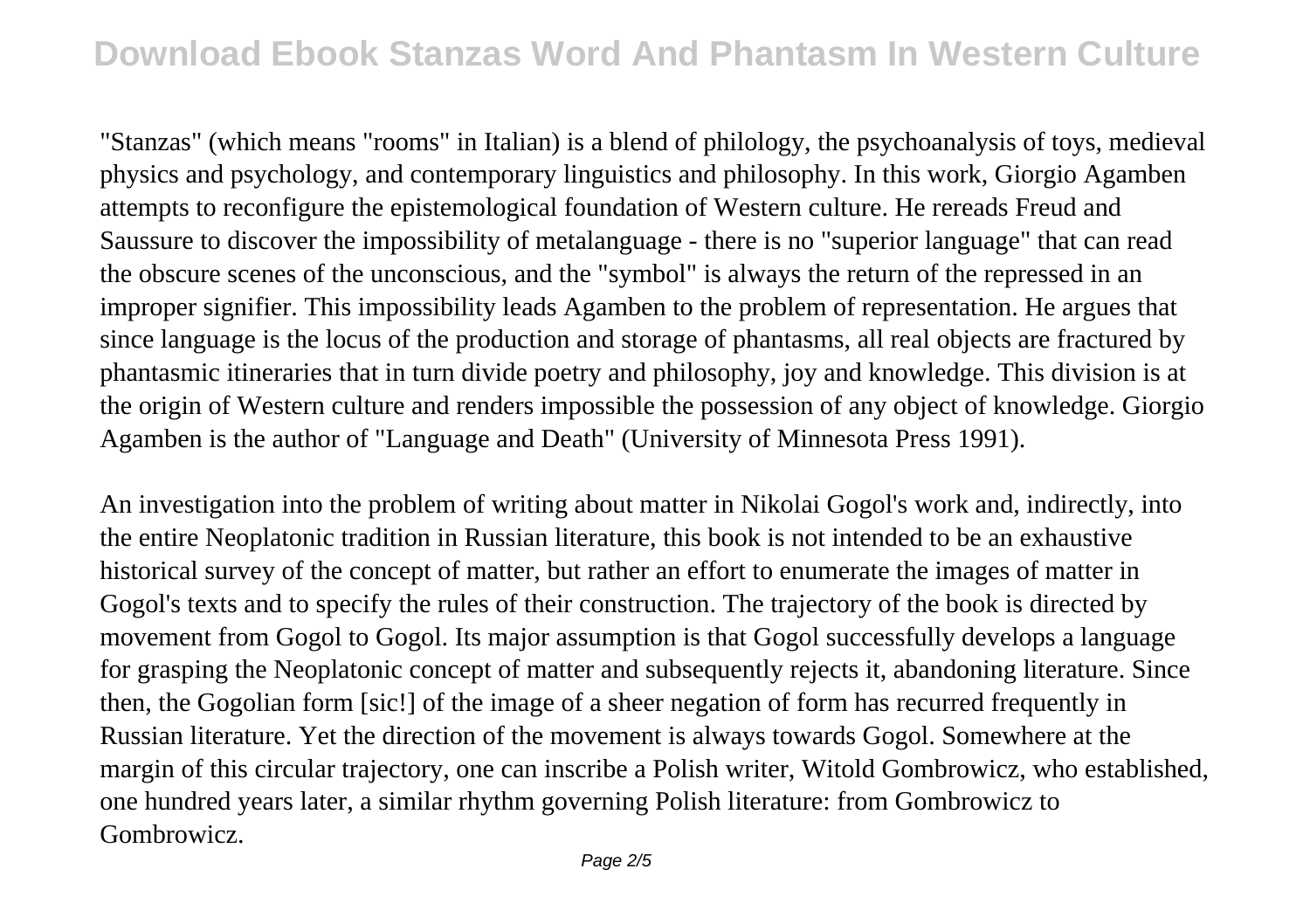Giorgio Agamben is a philosopher well known for his brilliance and erudition, as well as for the difficulty and diversity of his seventeen books. The interest which his Homo Sacer sparked in America is likely to continue to grow for a great many years to come. Giorgio Agamben: A Critical Introduction presents the complexity and continuity of Agamben's philosophy—and does so for two separate and distinct audiences. It attempts to provide readers possessing little or no familiarity with Agamben's writings with points of entry for exploring them. For those already well acquainted with Agamben's thought, it offers a critical analysis of the achievements that have marked it.

The first truly comprehensive and fully up-to-date critical introduction to the philosophy of Giorgio Agamben for an interdisciplinary audience.

This book explores the relationship between the works of Agamben and Jacques Derrida. Arthur Willemse explains how Agamben's thought renders Derridean terminology inoperative—by suspending the suspense of signification. He argues that this is Agamben's way of undoing a theological structure of thought that philosophy has unknowingly appropriated.

Theory for Art History provides clear and concise introductions to thirty key figures of contemporary theory: four essential predecessors – Freud, Marx, Nietzsche, and Saussure – and twenty-six major moderns from Adorno to Spivak. This book includes key concepts, biography, survey of work,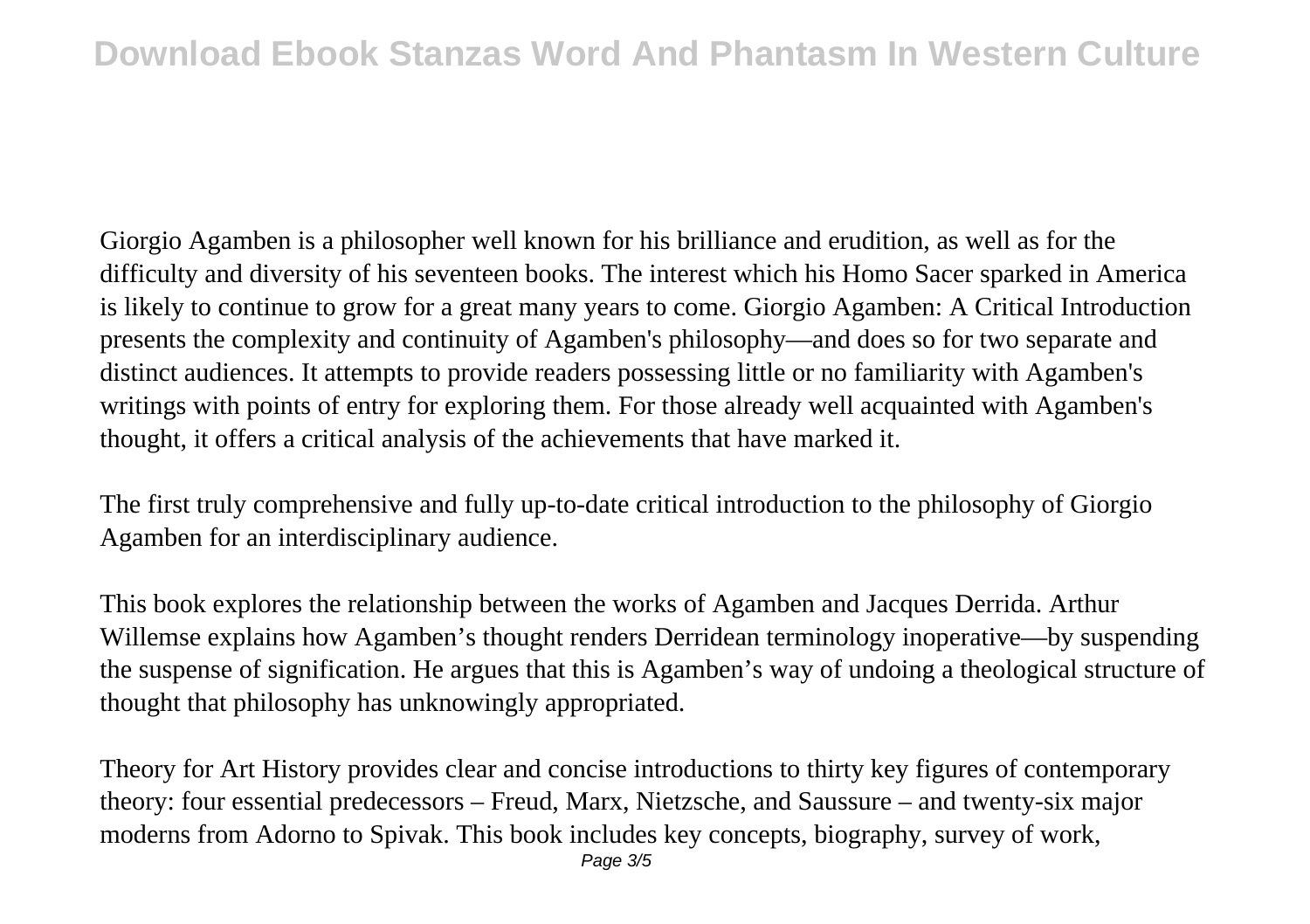## **Download Ebook Stanzas Word And Phantasm In Western Culture**

bibliography of primary texts, and a bibliography of secondary criticism. Adapted from Theory for Religious Studies, by William E. Deal and Timothy K. Beal.

Fear and Fantasy in a Global World is a collection of essays which examines the processes, meanings and relations between fear and fantasy in the globalized world, from bold interdisciplinary and comparative perspectives.

Opening to passion as an unsettling, transformative force; extending desire to the text, expanding the self, and dissolving its boundaries; imagining pleasures outside the norm and intensifying them; overcoming loss and reaching beyond death; being loyal to oneself and defying productivity, resolution, and cohesion while embracing paradox, non-linearity, incompletion. These are some of the possibilities of lyric that this book explores by reading Petrarch's vernacular poetry in dialogue with that of other poets, including Guido Cavalcanti, Dante, and Shakespeare. In the Epilogue, the poet Antonella Anedda Angioy engages with Ossip Mandel'štam and Paul Celan's dialogue with Petrarch and extends it into the present.

Examines literary engagement with immateriality since the 'material turn' in early modern studiesProvides six case studies of works by Shakespeare, Donne, and Herbert, offering new readings of important literary texts of the English Renaissance alongside detailed chapters outlining attitudes towards immateriality in works of natural philosophy, medicine, and theologyEmploys an innovative organization around three major areas in which problem of immaterial was particularly pitched: Ontology, Theology, and Psychology (or Being, Believing, and Thinking)Includes wide-ranging